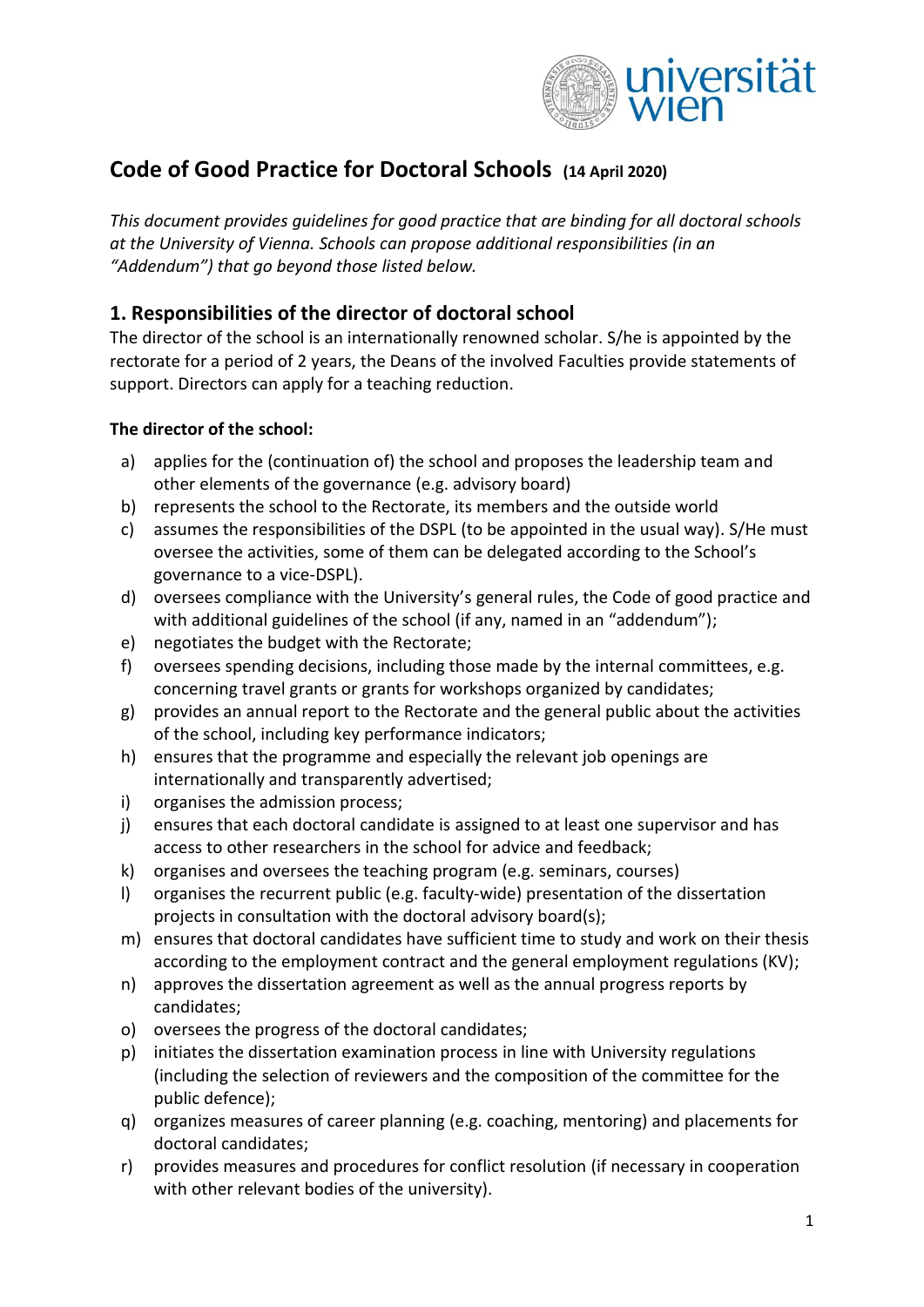

## **2. Responsibilities of supervisors**

Every doctoral candidate has one main supervisor and access to at least one other member of the school (including advanced post docs) who provide complementary advice and feedback. Each school defines the role and range of activities for additional supervisors. Main supervisors are research-active members of the school and are assigned to the candidate (in agreement with the supervisor) by the director.

#### **The main supervisor:**

- a) promotes the scientific development of the doctoral candidate to become an independent researcher;
- b) commits her-/himself to supervise the doctoral candidate for the duration of the PhD project and provides regular comments on the candidate's progress and her/his manuscripts and doctoral thesis draft;
- c) clarifies the expectations for supervision using the available forms: for admission, the doctoral candidate and all supervisors sign the indication of willingness to supervise the doctoral candidate and a doctoral thesis agreement, which is amended through annual progress reports once a year;
- d) supports the doctoral candidate to prepare the public presentation at the end of the first study year;
- e) clarifies ownership of the data generated during the thesis research with the doctoral candidate;
- f) ensures together with the director of the school that the candidate can devote sufficient time for her/his own research, her/his personal and professional development and the activities offered by the school;
- g) ensures together with the director of the school that the candidate has access to relevant infrastructure;
- h) keeps her-/himself updated about the latest progress in the doctoral candidate's research field;
- i) encourages that the results are presented and published in relevant outlets;
- j) verifies that the final thesis complies with the criteria set by the university (e.g. affiliations policy);
- k) helps to enforce compliance with the Code of Good Scientific Practice of the University of Vienna;
- l) helps the candidate to apply for complementary funding;
- m) assists the doctoral candidate in career planning;
- n) contributes to the reputation and the success of the doctoral school.